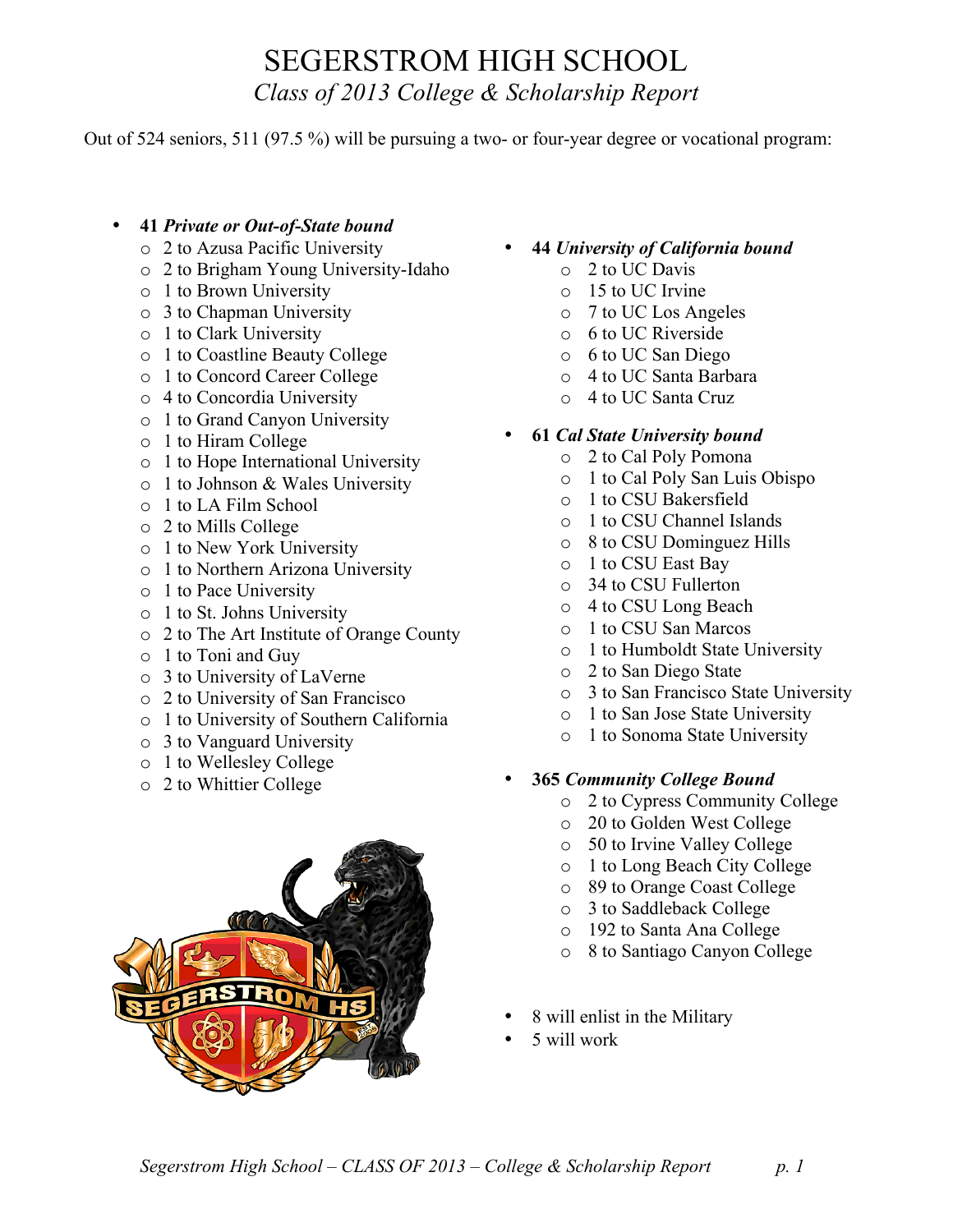# **Scholarship Report**

*This report does not include State/Federal aid or university scholarships offered to students as part of their financial aid award letter. A summary of private scholarships only.*

| <b>ACE Scholarship (\$1,000)</b>          | \$4,000                          |
|-------------------------------------------|----------------------------------|
| Kristina Anderson                         |                                  |
| Eric Cuevas                               |                                  |
| Stefany Leal                              |                                  |
| Sean Oliver                               |                                  |
|                                           |                                  |
| <b>Assistance League/CTEP Scholarship</b> | \$2,750                          |
| Janette Bautista \$1,000                  |                                  |
| Juan Calzada \$1,000                      |                                  |
| Henry Nunez \$500                         |                                  |
| Jessica Raya \$250                        |                                  |
| <b>AVID Scholarship</b>                   | \$500                            |
| Nancy Munoz                               |                                  |
| <b>CJ</b> Segerstrom                      | \$2,000                          |
| Noemi Gonzalez \$1,000                    |                                  |
| Richard Robinson \$1,000                  |                                  |
| Coca-Cola Four-Year Scholarship           | \$1,000                          |
| Alondra Salazar                           |                                  |
| <b>Difference Makers Scholarship</b>      | \$1,000                          |
| Elizabeth Gregory                         |                                  |
| <b>Free Mason Scholarship</b>             | \$7,000                          |
| Sandra Montoya                            |                                  |
| <b>Higher Education Mentoring Program</b> | \$2,000                          |
| <b>Lissette Montes</b>                    |                                  |
| <b>KIWINS</b>                             | \$1,000                          |
| Irene Chhan                               |                                  |
|                                           |                                  |
| <b>LULAC Council #147</b>                 | \$1,750                          |
| Nancy Munoz \$500                         |                                  |
| Jennifer Quijas \$500                     |                                  |
| Alondra Salazar \$250                     |                                  |
| Cynthia Zul \$500                         |                                  |
| <b>OC Bar Foundation</b>                  | \$500                            |
| Jonathan Chinchilla                       |                                  |
| <b>Pioneer Circuits</b>                   | \$4,000                          |
| Angela Lagunas                            |                                  |
| PTSO Scholarship \$500                    | \$1,000                          |
| Lupita Amaton                             |                                  |
| Pedro Jasso Jr.                           |                                  |
| Ronald M. Simon Scholarship (\$32,000)    | \$224,000 (Over six year period) |
| Juan Calzada                              |                                  |
| Brenda Carmona                            |                                  |
| Jonathan Chinchilla                       |                                  |
| Eric Cuevas                               |                                  |
| Alexina Estrada                           |                                  |
| Laureano Figueroa                         |                                  |
| Nancy Rodriguez                           |                                  |
| Zainab Syeda                              |                                  |
| RMHC/HACER SCHOLARSHIP                    | \$5,000                          |
| Alondra Salazar                           |                                  |
| <b>KID SINGERS SCHOLARSHIP</b>            | \$2,000                          |
| Rose Diaz                                 |                                  |
| <b>SAMMUEL HOWARD SCHOLARSHIP</b>         | \$500                            |
|                                           |                                  |
| Lupita Amaton                             |                                  |
| Santa Ana Emblem Club #279                | \$300                            |
| Kristina Anderson                         |                                  |
|                                           |                                  |
|                                           |                                  |